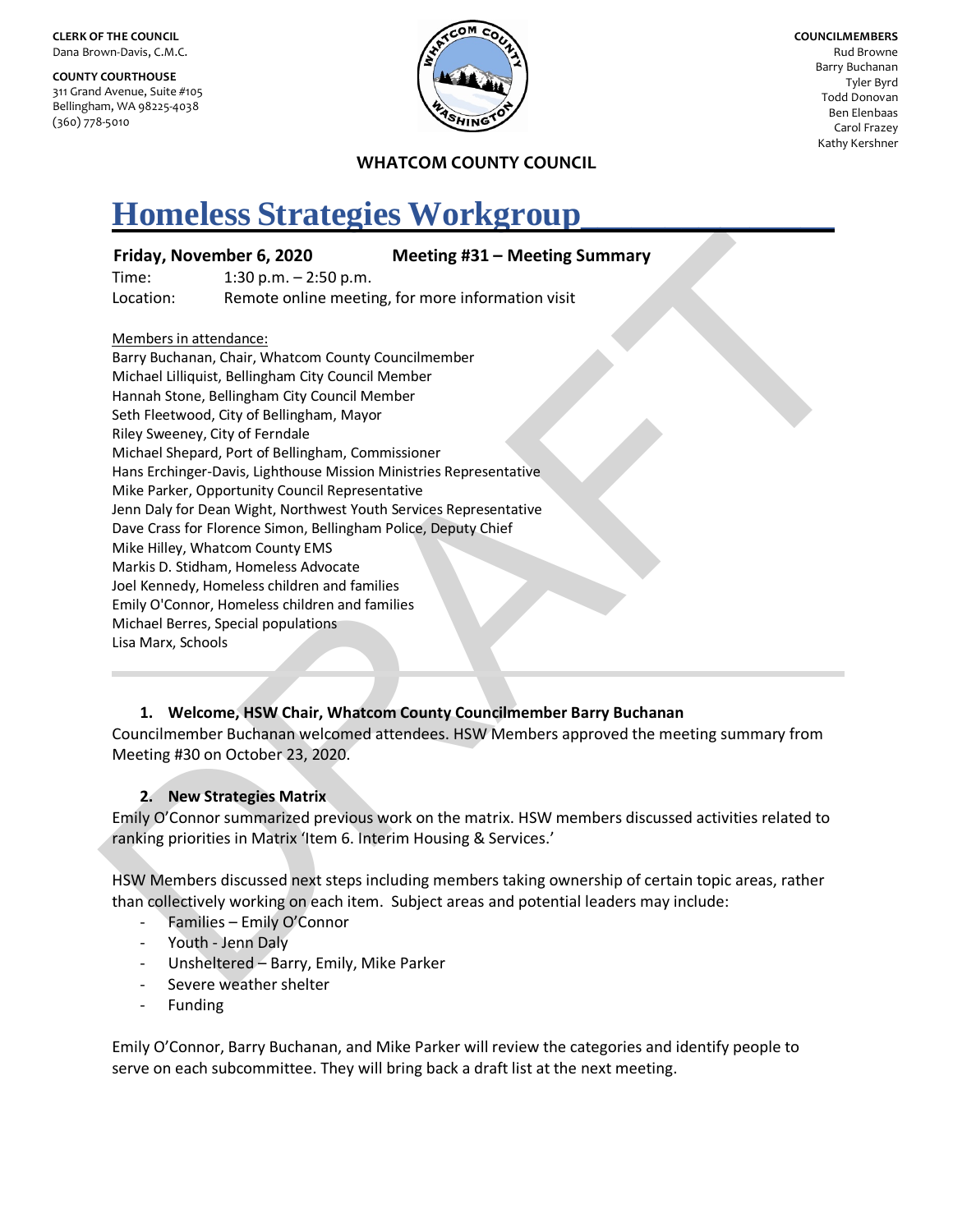Council Member Michael Lilliquist suggested as a part of funding, consideration be given to earmark REET funding, a portion of which may be used for building and rehabilitation for people exiting homelessness. Funding can be used for facilities, not operations. Finding partners to operate is a hurdle.

Members discussed including a survey tool as an opportunity to identify additional ideas not covered in the topic areas.

# **3. Safe parking**

Rick Sepler provided an update on Bellingham's recent RFP for safe parking operators. The RFP was advertised extensively, staff answered questions, and the City did not receive any RFP responses. The City is not equipped to run a safe parking site themselves.

Members discussed whether an RFP could stay open, and acknowledged that partners/agencies are stretched and the timing may not be right. Members acknowledged that the City has created a model and program and could try another time to issue an RFP.

Rick Sepler continued discussion on other Bellingham efforts, including an RFQ for a temporary encampment. He also mentioned that parking is currently allowed for under 72 hours, and the City is not asking people parked longer to move along unless there is an adverse circumstance or complaint.

#### **4. Year Round Sheltering for Families**

Joel Kennedy, Michael Berres, Lisa Marx, and Emily O'Connor reported on the following:

- Research on rental vacancy rates and poverty levels prior to the pandemic
	- 81 households currently registered as homeless
	- Potential increase in homeless households in the new year if the eviction moratorium is not renewed. The best-case scenario is 100 households over 6 months, and the worst-case scenario is 1,000 over 6 months.

Melissa Bird, Road 2 Home, discussed the deficit of case managers to help people through the system. A community ally program in Los Angeles pairs volunteers with people experiencing homelessness. Volunteers assist case managers. Road to Home received a grant from the Whatcom Community Foundation to train volunteers. LIHI is partnering with Road2Home to do a project in Bellingham.

the upper areas.<br> **State parking**<br>
Rick Sepler provided an update on Bellingham's recent RFP for safe parking operators. The RFP was<br>
addertised exercisives are are the URV of the form of the URV of the control of the URV Bradford Gerber presented on LIHI's work building and operating multi-family housing in the Puget sound area. LIHI also established 9 tiny home villages in Seattle, 2 in Tacoma, 1 in Olympia. Villages range in size from 14 tiny homes to 52 at the largest. Behavioral health services and full-time staff are available for some villages. Tiny home designs are available online and vary from 450 sq. ft. to 96 sq. ft. There are a variety people that a tiny home works for and a shelter setting does not. LIHI contracts with Human Services departments and is held to a standard of 40% exits to permanent housing. Last year, LIHI achieved 55% exits to permanent housing among all their properties, and having an on-site case manager is an element of success.

# **5. Winter Shelters**

Councilmember Buchanan provided an update on an effort by the County to utilize the Byron Isolation and Quarantine facility as a family shelter. County Council will consider authorizing a contract at their next meeting to extend the facility use into 2021 and also include the use rooms for sheltering families. HSW members discussed ways to support the effort.